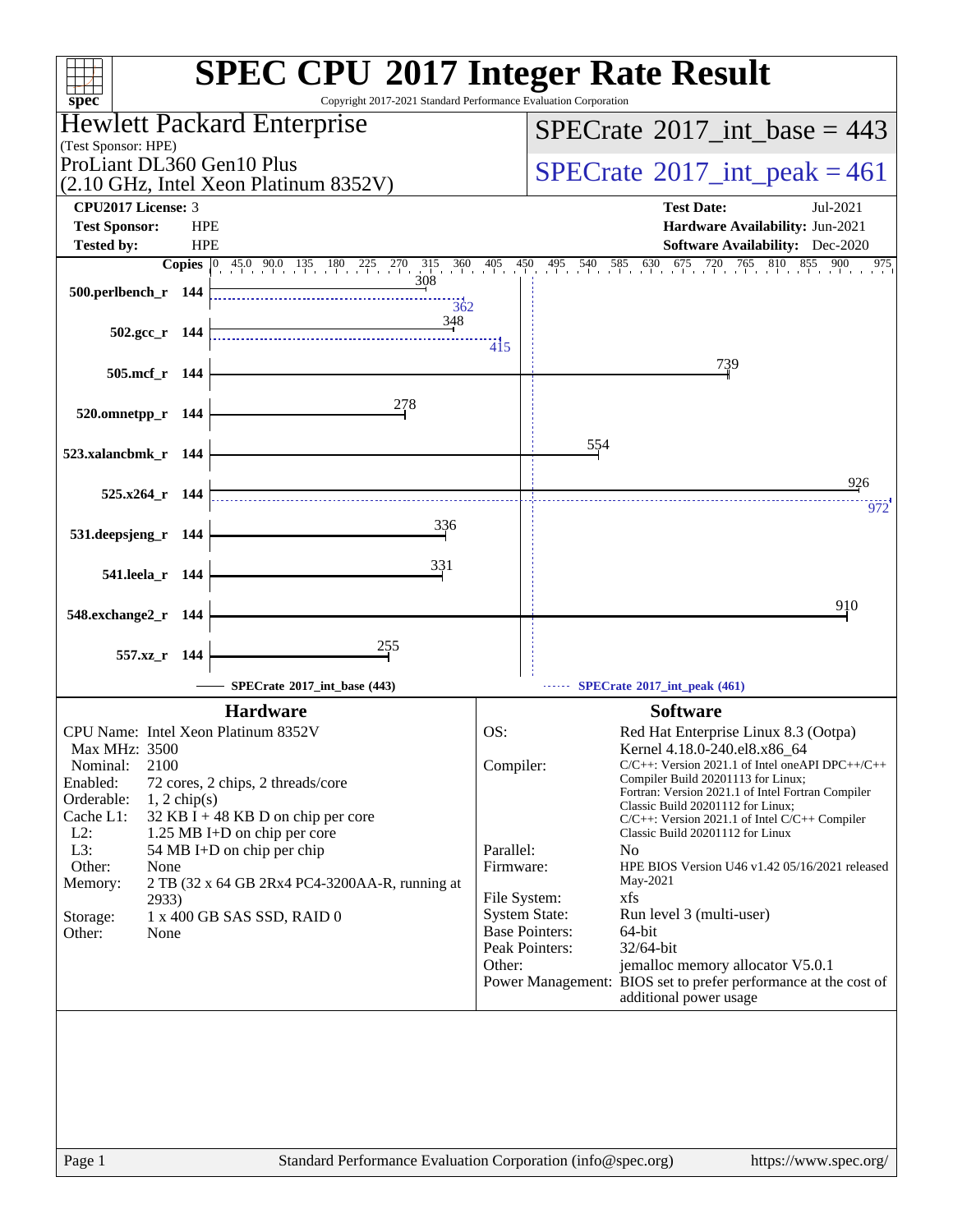

Copyright 2017-2021 Standard Performance Evaluation Corporation

#### Hewlett Packard Enterprise

(Test Sponsor: HPE)

(2.10 GHz, Intel Xeon Platinum 8352V)

 $SPECrate$ <sup>®</sup>[2017\\_int\\_base =](http://www.spec.org/auto/cpu2017/Docs/result-fields.html#SPECrate2017intbase) 443

ProLiant DL360 Gen10 Plus  $\begin{array}{c} | \text{SPECrate} \textcirc 2017\_int\_peak = 461 \end{array}$  $\begin{array}{c} | \text{SPECrate} \textcirc 2017\_int\_peak = 461 \end{array}$  $\begin{array}{c} | \text{SPECrate} \textcirc 2017\_int\_peak = 461 \end{array}$ 

**[CPU2017 License:](http://www.spec.org/auto/cpu2017/Docs/result-fields.html#CPU2017License)** 3 **[Test Date:](http://www.spec.org/auto/cpu2017/Docs/result-fields.html#TestDate)** Jul-2021 **[Test Sponsor:](http://www.spec.org/auto/cpu2017/Docs/result-fields.html#TestSponsor)** HPE **[Hardware Availability:](http://www.spec.org/auto/cpu2017/Docs/result-fields.html#HardwareAvailability)** Jun-2021 **[Tested by:](http://www.spec.org/auto/cpu2017/Docs/result-fields.html#Testedby)** HPE **[Software Availability:](http://www.spec.org/auto/cpu2017/Docs/result-fields.html#SoftwareAvailability)** Dec-2020

#### **[Results Table](http://www.spec.org/auto/cpu2017/Docs/result-fields.html#ResultsTable)**

|                                            | <b>Base</b>   |                |                |                |       |                |       | <b>Peak</b>   |                |              |                |              |                |              |
|--------------------------------------------|---------------|----------------|----------------|----------------|-------|----------------|-------|---------------|----------------|--------------|----------------|--------------|----------------|--------------|
| <b>Benchmark</b>                           | <b>Copies</b> | <b>Seconds</b> | Ratio          | <b>Seconds</b> | Ratio | <b>Seconds</b> | Ratio | <b>Copies</b> | <b>Seconds</b> | <b>Ratio</b> | <b>Seconds</b> | <b>Ratio</b> | <b>Seconds</b> | <b>Ratio</b> |
| $500.$ perlbench_r                         | 144           | 744            | 308            | 744            | 308   | 744            | 308   | 144           | 632            | 363          | 634            | 362          | 633            | 362          |
| 502.gcc_r                                  | 144           | 587            | 348            | 588            | 347   | 586            | 348   | 144           | 492            | 415          | 491            | 415          | 493            | 414          |
| $505$ .mcf r                               | 144           | 315            | 738            | 314            | 740   | 315            | 739   | 144           | 315            | 738          | 314            | 740          | 315            | <u>739</u>   |
| 520.omnetpp_r                              | 144           | 677            | 279            | 679            | 278   | 680            | 278   | 144           | 677            | 279          | 679            | 278          | 680            | 278          |
| 523.xalancbmk r                            | 144           | 274            | 554            | 274            | 555   | 274            | 554   | 144           | 274            | 554          | 274            | 555          | 274            | 554          |
| 525.x264 r                                 | 144           | 272            | 926            | 272            | 927   | 272            | 926   | 144           | 260            | 971          | 259            | 972          | 259            | 973          |
| 531.deepsjeng_r                            | 144           | 491            | 336            | 491            | 336   | 491            | 336   | 144           | 491            | 336          | 491            | 336          | 491            | 336          |
| 541.leela r                                | 144           | 720            | 331            | 720            | 331   | 720            | 331   | 144           | 720            | 331          | 720            | <u>331</u>   | 720            | 331          |
| 548.exchange2_r                            | 144           | 415            | 910            | 415            | 910   | 415            | 909   | 144           | 415            | 910          | 415            | 910          | 415            | 909          |
| 557.xz r                                   | 144           | 611            | 254            | 611            | 255   | 611            | 255   | 144           | 611            | 254          | 611            | 255          | 611            | 255          |
| $SPECrate^{\circ}2017$ int base =<br>443   |               |                |                |                |       |                |       |               |                |              |                |              |                |              |
| $CDFC_{\text{not}}(0)$ $017$ int neels $-$ |               |                | $\overline{1}$ |                |       |                |       |               |                |              |                |              |                |              |

**[SPECrate](http://www.spec.org/auto/cpu2017/Docs/result-fields.html#SPECrate2017intpeak)[2017\\_int\\_peak =](http://www.spec.org/auto/cpu2017/Docs/result-fields.html#SPECrate2017intpeak) 461**

Results appear in the [order in which they were run](http://www.spec.org/auto/cpu2017/Docs/result-fields.html#RunOrder). Bold underlined text [indicates a median measurement](http://www.spec.org/auto/cpu2017/Docs/result-fields.html#Median).

#### **[Submit Notes](http://www.spec.org/auto/cpu2017/Docs/result-fields.html#SubmitNotes)**

 The numactl mechanism was used to bind copies to processors. The config file option 'submit' was used to generate numactl commands to bind each copy to a specific processor. For details, please see the config file.

#### **[Operating System Notes](http://www.spec.org/auto/cpu2017/Docs/result-fields.html#OperatingSystemNotes)**

 Stack size set to unlimited using "ulimit -s unlimited" Transparent Huge Pages enabled by default Prior to runcpu invocation Filesystem page cache synced and cleared with: sync; echo 3 > /proc/sys/vm/drop\_caches

#### **[Environment Variables Notes](http://www.spec.org/auto/cpu2017/Docs/result-fields.html#EnvironmentVariablesNotes)**

```
Environment variables set by runcpu before the start of the run:
LD_LIBRARY_PATH =
      "/home/cpu2017_1.1.8/lib/intel64:/home/cpu2017_1.1.8/lib/ia32:/home/cpu2
      017_1.1.8/je5.0.1-32"
MALLOC_CONF = "retain:true"
```
#### **[General Notes](http://www.spec.org/auto/cpu2017/Docs/result-fields.html#GeneralNotes)**

 Binaries compiled on a system with 1x Intel Core i9-7980XE CPU + 64GB RAM memory using Red Hat Enterprise Linux 8.1

#### **(Continued on next page)**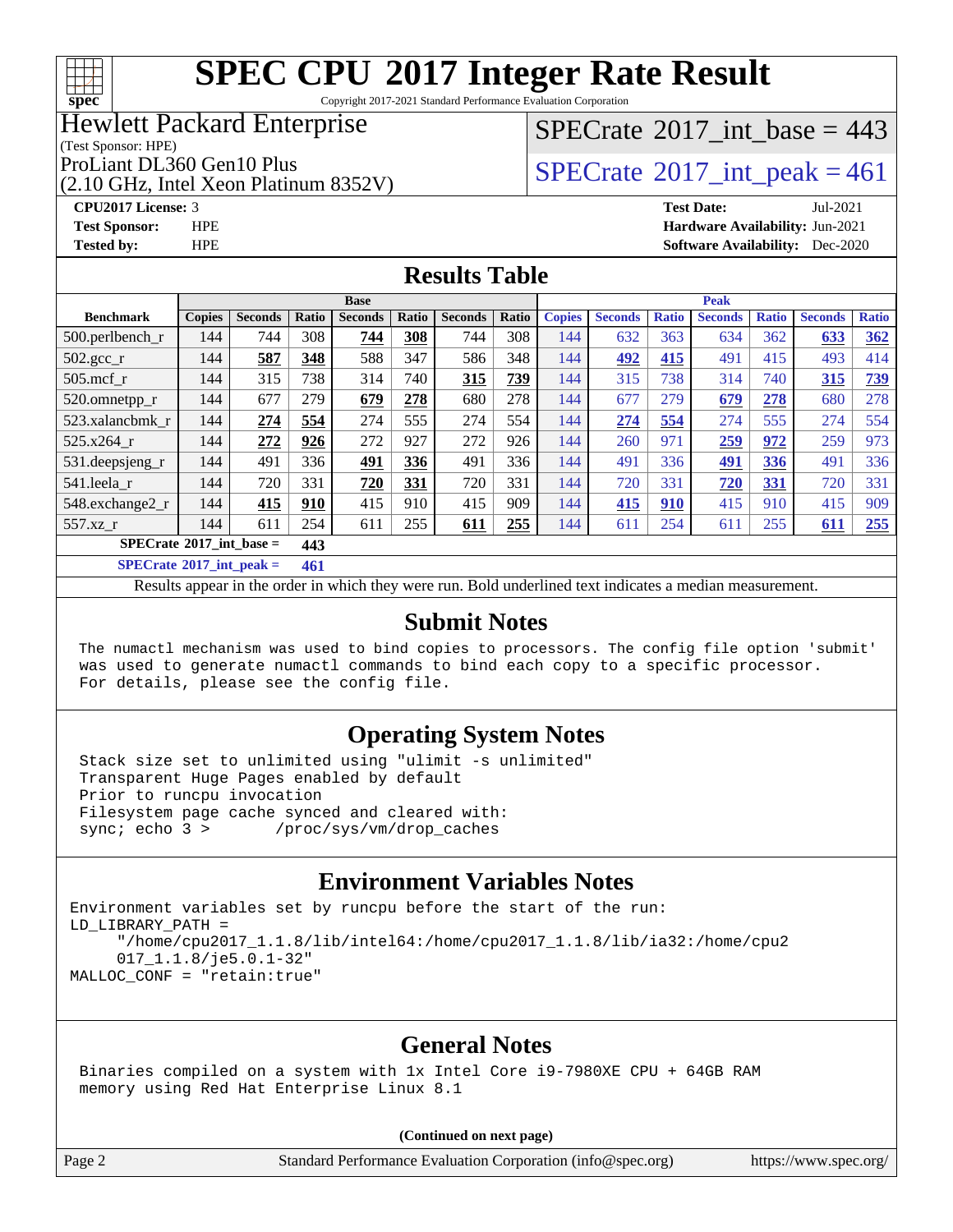#### $+\hskip -1.5pt +\hskip -1.5pt +$ **[spec](http://www.spec.org/)**

# **[SPEC CPU](http://www.spec.org/auto/cpu2017/Docs/result-fields.html#SPECCPU2017IntegerRateResult)[2017 Integer Rate Result](http://www.spec.org/auto/cpu2017/Docs/result-fields.html#SPECCPU2017IntegerRateResult)**

Copyright 2017-2021 Standard Performance Evaluation Corporation

#### Hewlett Packard Enterprise

 $SPECrate$ <sup>®</sup>[2017\\_int\\_base =](http://www.spec.org/auto/cpu2017/Docs/result-fields.html#SPECrate2017intbase) 443

(Test Sponsor: HPE)

(2.10 GHz, Intel Xeon Platinum 8352V)

ProLiant DL360 Gen10 Plus  $\text{SPECrate}^{\otimes}2017\_int\_peak = 461$  $\text{SPECrate}^{\otimes}2017\_int\_peak = 461$  $\text{SPECrate}^{\otimes}2017\_int\_peak = 461$ 

**[CPU2017 License:](http://www.spec.org/auto/cpu2017/Docs/result-fields.html#CPU2017License)** 3 **[Test Date:](http://www.spec.org/auto/cpu2017/Docs/result-fields.html#TestDate)** Jul-2021 **[Test Sponsor:](http://www.spec.org/auto/cpu2017/Docs/result-fields.html#TestSponsor)** HPE **[Hardware Availability:](http://www.spec.org/auto/cpu2017/Docs/result-fields.html#HardwareAvailability)** Jun-2021 **[Tested by:](http://www.spec.org/auto/cpu2017/Docs/result-fields.html#Testedby)** HPE **[Software Availability:](http://www.spec.org/auto/cpu2017/Docs/result-fields.html#SoftwareAvailability)** Dec-2020

#### **[General Notes \(Continued\)](http://www.spec.org/auto/cpu2017/Docs/result-fields.html#GeneralNotes)**

 runcpu command invoked through numactl i.e.: numactl --interleave=all runcpu <etc> NA: The test sponsor attests, as of date of publication, that CVE-2017-5754 (Meltdown) is mitigated in the system as tested and documented. Yes: The test sponsor attests, as of date of publication, that CVE-2017-5753 (Spectre variant 1) is mitigated in the system as tested and documented. Yes: The test sponsor attests, as of date of publication, that CVE-2017-5715 (Spectre variant 2) is mitigated in the system as tested and documented. jemalloc, a general purpose malloc implementation built with the RedHat Enterprise 7.5, and the system compiler gcc 4.8.5 sources available from jemalloc.net or<https://github.com/jemalloc/jemalloc/releases> Submitted\_by: "Bhatnagar, Prateek" <prateek.bhatnagar@hpe.com> Submitted: Mon Aug 2 07:58:46 EDT 2021 Submission: cpu2017-20210802-28523.sub **[Platform Notes](http://www.spec.org/auto/cpu2017/Docs/result-fields.html#PlatformNotes)** The system ROM used for this result contains Intel microcode version 0xd0002a0 for the Intel Xeon Platinum 8352V processor. BIOS Configuration: Workload Profile set to General Throughput Compute Memory Patrol Scrubbing set to Disabled Advanced Memory Protection set to Advanced ECC XPT Remote Prefetcher set to Enabled Last Level Cache (LLC) Dead Line Allocation set to Disabled Enhanced Processor Performance set to Enabled Enhanced Processor Performance Profile set to Aggressive Thermal Configuration set to Maximum Cooling Intel UPI Link Frequency set to Min UPI Speed Intel UPI Link Enablement set to Single Link D2K set to Disabled Workload Profile set to Custom DCU Stream Prefetcher set to Disabled Energy Efficient Turbo set to Enabled Adjacent Sector Prefetch set to Disabled Intel UPI Link Power Management set to Enabled Sysinfo program /home/cpu2017\_1.1.8/bin/sysinfo Rev: r6622 of 2021-04-07 982a61ec0915b55891ef0e16acafc64d running on localhost.localdomain Sat Jul 17 05:43:07 2021 SUT (System Under Test) info as seen by some common utilities. For more information on this section, see <https://www.spec.org/cpu2017/Docs/config.html#sysinfo>

**(Continued on next page)**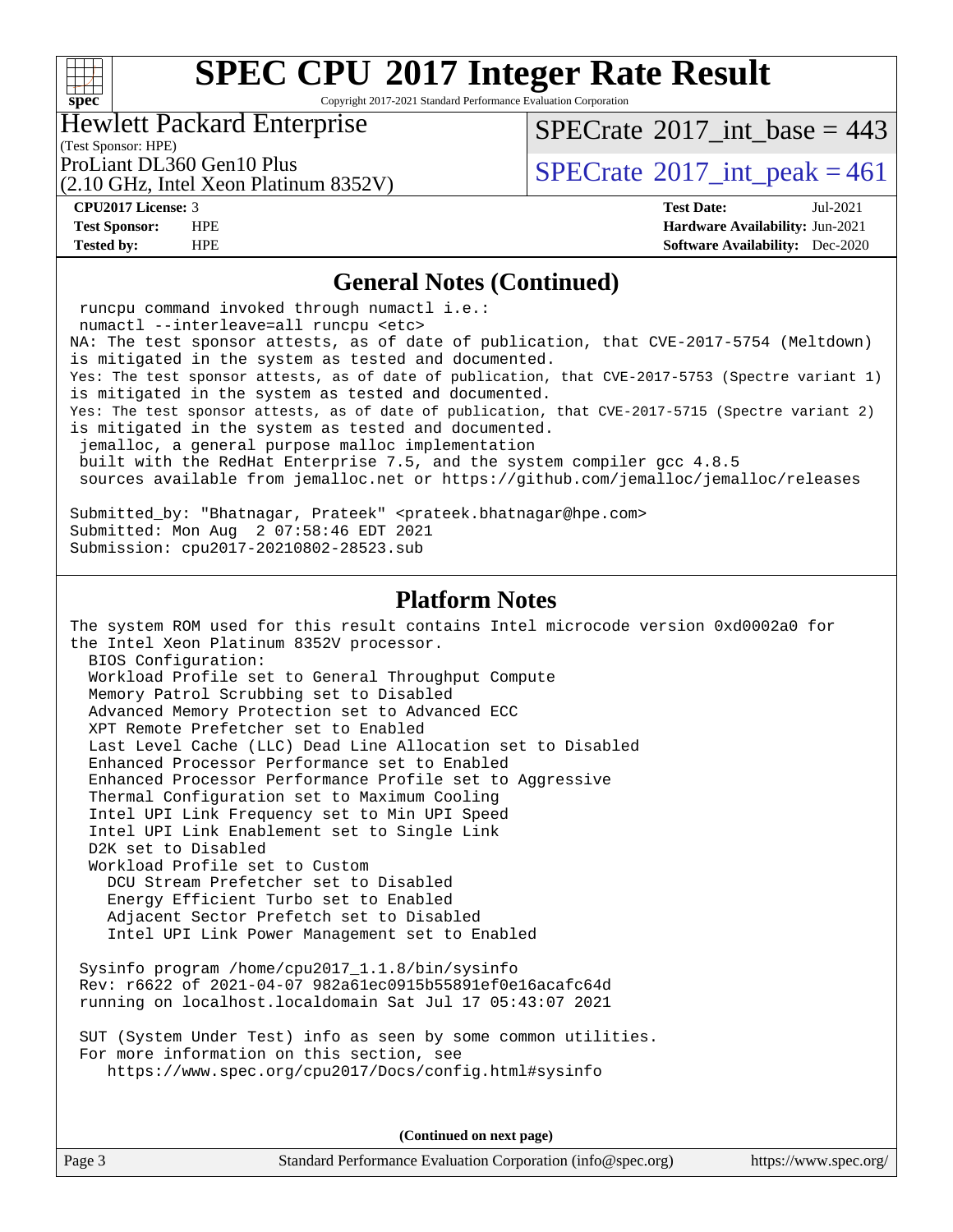#### **[SPEC CPU](http://www.spec.org/auto/cpu2017/Docs/result-fields.html#SPECCPU2017IntegerRateResult)[2017 Integer Rate Result](http://www.spec.org/auto/cpu2017/Docs/result-fields.html#SPECCPU2017IntegerRateResult)**  $+\!\!+\!\!$ **[spec](http://www.spec.org/)** Copyright 2017-2021 Standard Performance Evaluation Corporation Hewlett Packard Enterprise  $SPECTate$ <sup>®</sup>[2017\\_int\\_base =](http://www.spec.org/auto/cpu2017/Docs/result-fields.html#SPECrate2017intbase) 443 (Test Sponsor: HPE) ProLiant DL360 Gen10 Plus  $\text{SPECrate}^{\circ}2017\_int\_peak = 461$  $\text{SPECrate}^{\circ}2017\_int\_peak = 461$  $\text{SPECrate}^{\circ}2017\_int\_peak = 461$ (2.10 GHz, Intel Xeon Platinum 8352V) **[CPU2017 License:](http://www.spec.org/auto/cpu2017/Docs/result-fields.html#CPU2017License)** 3 **[Test Date:](http://www.spec.org/auto/cpu2017/Docs/result-fields.html#TestDate)** Jul-2021 **[Test Sponsor:](http://www.spec.org/auto/cpu2017/Docs/result-fields.html#TestSponsor)** HPE **[Hardware Availability:](http://www.spec.org/auto/cpu2017/Docs/result-fields.html#HardwareAvailability)** Jun-2021 **[Tested by:](http://www.spec.org/auto/cpu2017/Docs/result-fields.html#Testedby)** HPE **[Software Availability:](http://www.spec.org/auto/cpu2017/Docs/result-fields.html#SoftwareAvailability)** Dec-2020 **[Platform Notes \(Continued\)](http://www.spec.org/auto/cpu2017/Docs/result-fields.html#PlatformNotes)** From /proc/cpuinfo model name : Intel(R) Xeon(R) Platinum 8352V CPU @ 2.10GHz 2 "physical id"s (chips) 144 "processors" cores, siblings (Caution: counting these is hw and system dependent. The following excerpts from /proc/cpuinfo might not be reliable. Use with caution.) cpu cores : 36 siblings : 72 physical 0: cores 0 1 2 3 4 5 6 7 8 9 10 11 12 13 14 15 16 17 18 19 20 21 22 23 24 25 26 27 28 29 30 31 32 33 34 35 physical 1: cores 0 1 2 3 4 5 6 7 8 9 10 11 12 13 14 15 16 17 18 19 20 21 22 23 24 25 26 27 28 29 30 31 32 33 34 35 From lscpu from util-linux 2.32.1: Architecture: x86\_64 CPU op-mode(s): 32-bit, 64-bit Byte Order: Little Endian  $CPU(s):$  144 On-line CPU(s) list: 0-143 Thread(s) per core: 2 Core(s) per socket: 36 Socket(s): 2 NUMA node(s): 4 Vendor ID: GenuineIntel CPU family: 6 Model: 106 Model name: Intel(R) Xeon(R) Platinum 8352V CPU @ 2.10GHz Stepping: 6 CPU MHz: 1953.571 BogoMIPS: 4200.00 Virtualization: VT-x L1d cache: 48K L1i cache: 32K L2 cache: 1280K L3 cache: 55296K NUMA node0 CPU(s): 0-17,72-89 NUMA node1 CPU(s): 18-35,90-107 NUMA node2 CPU(s): 36-53,108-125 NUMA node3 CPU(s): 54-71,126-143 Flags: fpu vme de pse tsc msr pae mce cx8 apic sep mtrr pge mca cmov pat pse36 clflush dts acpi mmx fxsr sse sse2 ss ht tm pbe syscall nx pdpe1gb rdtscp lm constant\_tsc art arch\_perfmon pebs bts rep\_good nopl xtopology nonstop\_tsc cpuid aperfmperf pni pclmulqdq dtes64 monitor ds\_cpl vmx smx est tm2 ssse3 sdbg fma cx16 xtpr pdcm pcid dca sse4\_1 sse4\_2 x2apic movbe popcnt tsc\_deadline\_timer aes xsave avx f16c rdrand lahf\_lm abm 3dnowprefetch cpuid\_fault epb cat\_l3 invpcid\_single ssbd mba ibrs ibpb stibp ibrs\_enhanced tpr\_shadow vnmi flexpriority ept vpid ept\_ad fsgsbase tsc\_adjust bmi1 hle avx2 smep bmi2 erms invpcid cqm rdt\_a avx512f avx512dq **(Continued on next page)**Page 4 Standard Performance Evaluation Corporation [\(info@spec.org\)](mailto:info@spec.org) <https://www.spec.org/>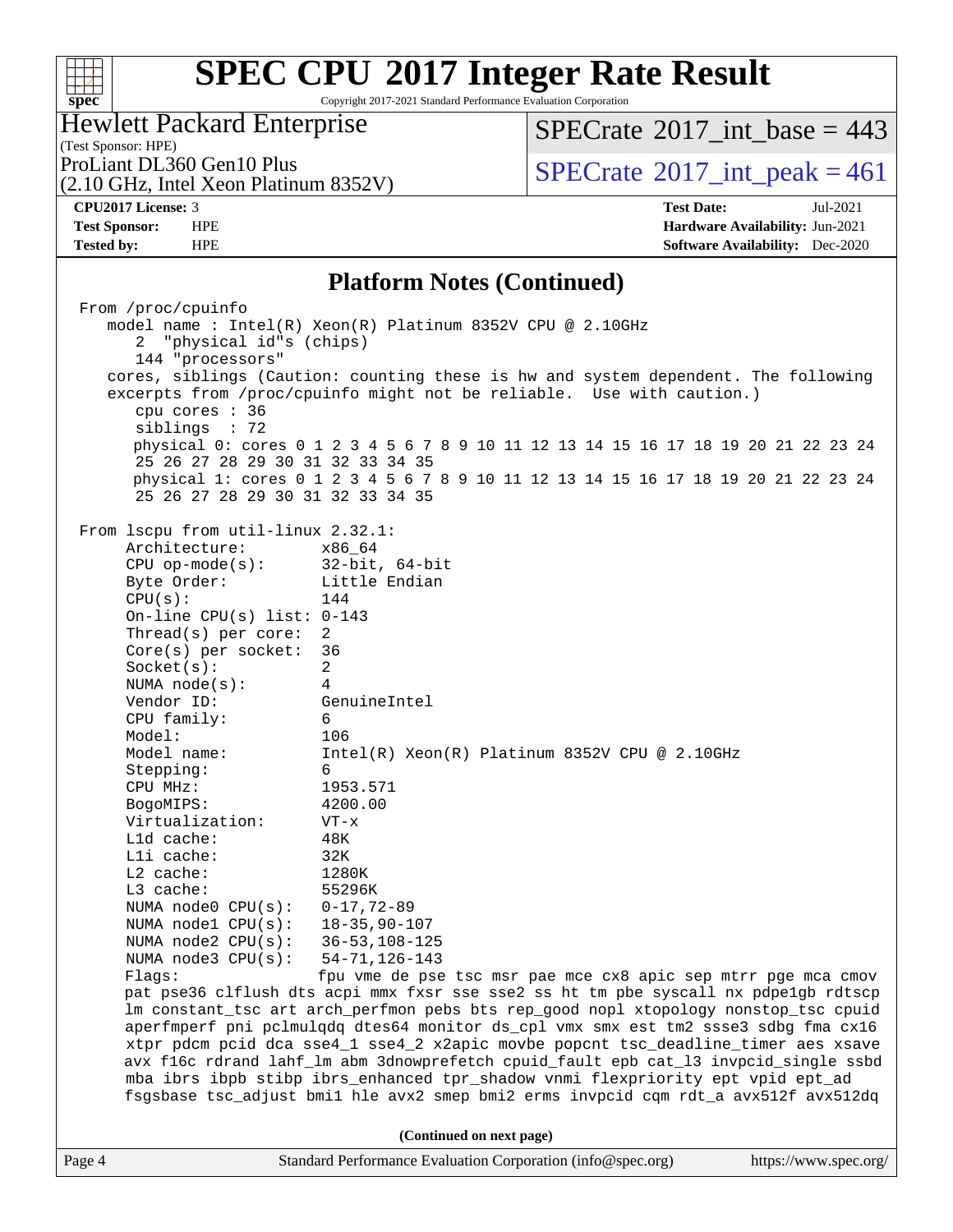#### **[SPEC CPU](http://www.spec.org/auto/cpu2017/Docs/result-fields.html#SPECCPU2017IntegerRateResult)[2017 Integer Rate Result](http://www.spec.org/auto/cpu2017/Docs/result-fields.html#SPECCPU2017IntegerRateResult)**  $+\!\!+\!\!$ **[spec](http://www.spec.org/)** Copyright 2017-2021 Standard Performance Evaluation Corporation Hewlett Packard Enterprise  $SPECTate$ <sup>®</sup>[2017\\_int\\_base =](http://www.spec.org/auto/cpu2017/Docs/result-fields.html#SPECrate2017intbase) 443 (Test Sponsor: HPE) ProLiant DL360 Gen10 Plus  $\text{SPECrate}^{\circ}2017\_int\_peak = 461$  $\text{SPECrate}^{\circ}2017\_int\_peak = 461$  $\text{SPECrate}^{\circ}2017\_int\_peak = 461$ (2.10 GHz, Intel Xeon Platinum 8352V) **[CPU2017 License:](http://www.spec.org/auto/cpu2017/Docs/result-fields.html#CPU2017License)** 3 **[Test Date:](http://www.spec.org/auto/cpu2017/Docs/result-fields.html#TestDate)** Jul-2021 **[Test Sponsor:](http://www.spec.org/auto/cpu2017/Docs/result-fields.html#TestSponsor)** HPE **[Hardware Availability:](http://www.spec.org/auto/cpu2017/Docs/result-fields.html#HardwareAvailability)** Jun-2021 **[Tested by:](http://www.spec.org/auto/cpu2017/Docs/result-fields.html#Testedby)** HPE **[Software Availability:](http://www.spec.org/auto/cpu2017/Docs/result-fields.html#SoftwareAvailability)** Dec-2020 **[Platform Notes \(Continued\)](http://www.spec.org/auto/cpu2017/Docs/result-fields.html#PlatformNotes)** rdseed adx smap avx512ifma clflushopt clwb intel\_pt avx512cd sha\_ni avx512bw avx512vl xsaveopt xsavec xgetbv1 xsaves cqm\_llc cqm\_occup\_llc cqm\_mbm\_total cqm\_mbm\_local split\_lock\_detect wbnoinvd dtherm ida arat pln pts avx512vbmi umip pku ospke avx512\_vbmi2 gfni vaes vpclmulqdq avx512\_vnni avx512\_bitalg tme avx512\_vpopcntdq la57 rdpid md\_clear pconfig flush\_l1d arch\_capabilities /proc/cpuinfo cache data cache size : 55296 KB From numactl --hardware WARNING: a numactl 'node' might or might not correspond to a physical chip. available: 4 nodes (0-3) node 0 cpus: 0 1 2 3 4 5 6 7 8 9 10 11 12 13 14 15 16 17 72 73 74 75 76 77 78 79 80 81 82 83 84 85 86 87 88 89 node 0 size: 502357 MB node 0 free: 515312 MB node 1 cpus: 18 19 20 21 22 23 24 25 26 27 28 29 30 31 32 33 34 35 90 91 92 93 94 95 96 97 98 99 100 101 102 103 104 105 106 107 node 1 size: 502473 MB node 1 free: 515753 MB node 2 cpus: 36 37 38 39 40 41 42 43 44 45 46 47 48 49 50 51 52 53 108 109 110 111 112 113 114 115 116 117 118 119 120 121 122 123 124 125 node 2 size: 503001 MB node 2 free: 515513 MB node 3 cpus: 54 55 56 57 58 59 60 61 62 63 64 65 66 67 68 69 70 71 126 127 128 129 130 131 132 133 134 135 136 137 138 139 140 141 142 143 node 3 size: 503302 MB node 3 free: 515666 MB node distances: node 0 1 2 3 0: 10 20 30 30

 1: 20 10 30 30 2: 30 30 10 20

3: 30 30 20 10

 From /proc/meminfo MemTotal: 2113468776 kB HugePages\_Total: 0 Hugepagesize: 2048 kB

 /sbin/tuned-adm active Current active profile: throughput-performance

 From /etc/\*release\* /etc/\*version\* os-release: NAME="Red Hat Enterprise Linux" VERSION="8.3 (Ootpa)"

**(Continued on next page)**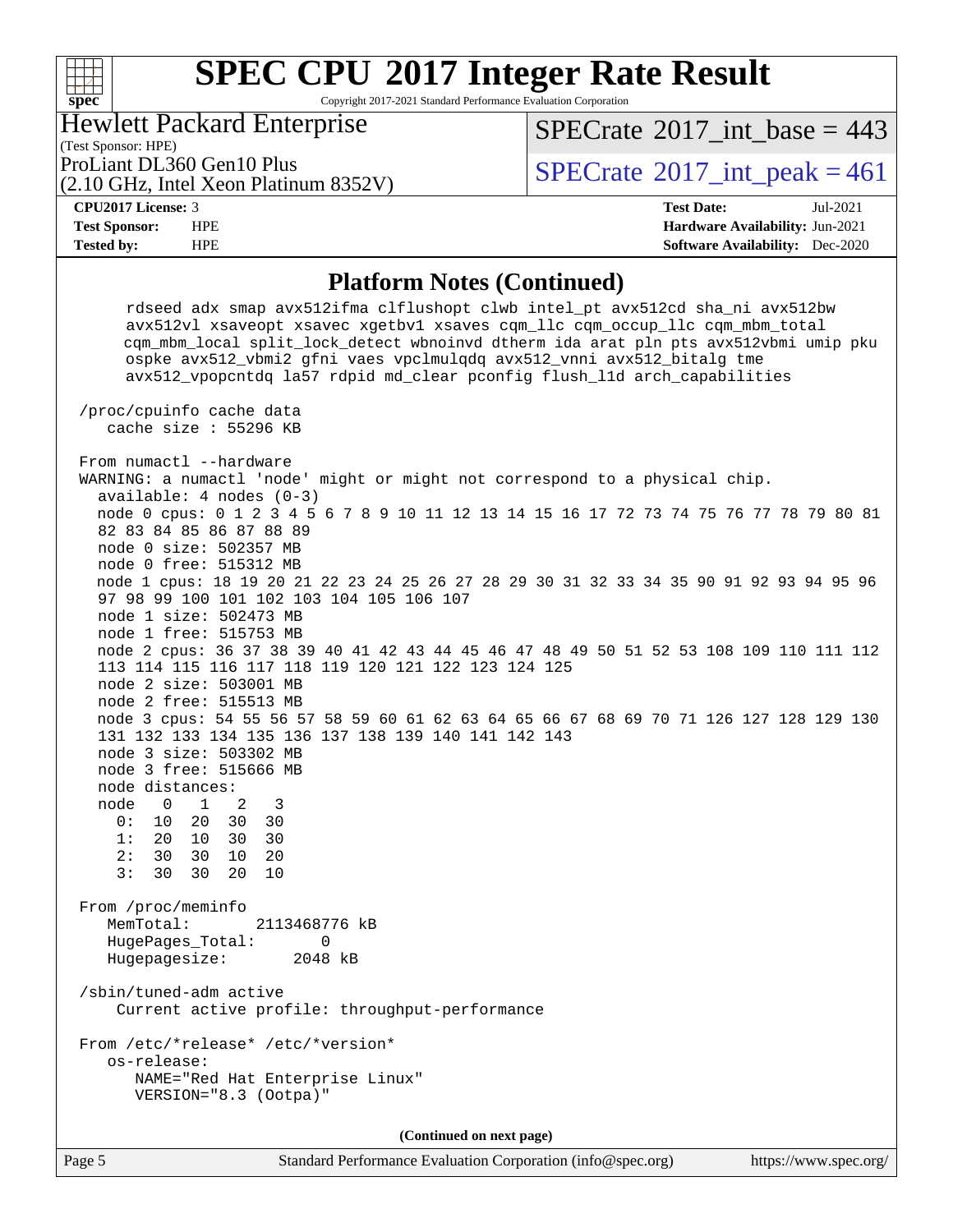#### **[SPEC CPU](http://www.spec.org/auto/cpu2017/Docs/result-fields.html#SPECCPU2017IntegerRateResult)[2017 Integer Rate Result](http://www.spec.org/auto/cpu2017/Docs/result-fields.html#SPECCPU2017IntegerRateResult)**  $+\!+\!$ **[spec](http://www.spec.org/)** Copyright 2017-2021 Standard Performance Evaluation Corporation Hewlett Packard Enterprise  $SPECrate$ <sup>®</sup>[2017\\_int\\_base =](http://www.spec.org/auto/cpu2017/Docs/result-fields.html#SPECrate2017intbase) 443 (Test Sponsor: HPE) ProLiant DL360 Gen10 Plus  $\text{SPECrate}^{\otimes}2017\_int\_peak = 461$  $\text{SPECrate}^{\otimes}2017\_int\_peak = 461$  $\text{SPECrate}^{\otimes}2017\_int\_peak = 461$ (2.10 GHz, Intel Xeon Platinum 8352V) **[CPU2017 License:](http://www.spec.org/auto/cpu2017/Docs/result-fields.html#CPU2017License)** 3 **[Test Date:](http://www.spec.org/auto/cpu2017/Docs/result-fields.html#TestDate)** Jul-2021 **[Test Sponsor:](http://www.spec.org/auto/cpu2017/Docs/result-fields.html#TestSponsor)** HPE **[Hardware Availability:](http://www.spec.org/auto/cpu2017/Docs/result-fields.html#HardwareAvailability)** Jun-2021 **[Tested by:](http://www.spec.org/auto/cpu2017/Docs/result-fields.html#Testedby)** HPE **[Software Availability:](http://www.spec.org/auto/cpu2017/Docs/result-fields.html#SoftwareAvailability)** Dec-2020 **[Platform Notes \(Continued\)](http://www.spec.org/auto/cpu2017/Docs/result-fields.html#PlatformNotes)**

Linux localhost.localdomain 4.18.0-240.el8.x86\_64 #1 SMP Wed Sep 23 05:13:10 EDT 2020

CVE-2018-3639 (Speculative Store Bypass): Mitigation: Speculative Store

CVE-2017-5715 (Spectre variant 2): Mitigation: Enhanced IBRS, IBPB:

CVE-2017-5753 (Spectre variant 1): Mitigation: usercopy/swapgs

Bypass disabled via prctl and

barriers and \_\_user pointer

conditional, RSB filling

seccomp

sanitization

ID="rhel"

uname -a:

 ID\_LIKE="fedora" VERSION\_ID="8.3"

ANSI\_COLOR="0;31"

run-level 3 Jul 17 05:41

SPEC is set to: /home/cpu2017\_1.1.8

Product: ProLiant DL360 Gen10 Plus

 From /sys/devices/virtual/dmi/id Vendor: HPE

> Product Family: ProLiant Serial: CN701108CQ

PLATFORM\_ID="platform:el8"

x86\_64 x86\_64 x86\_64 GNU/Linux

Kernel self-reported vulnerability status:

PRETTY\_NAME="Red Hat Enterprise Linux 8.3 (Ootpa)"

 redhat-release: Red Hat Enterprise Linux release 8.3 (Ootpa) system-release: Red Hat Enterprise Linux release 8.3 (Ootpa) system-release-cpe: cpe:/o:redhat:enterprise\_linux:8.3:ga

 CVE-2018-12207 (iTLB Multihit): Not affected CVE-2018-3620 (L1 Terminal Fault): Not affected Microarchitectural Data Sampling: Not affected CVE-2017-5754 (Meltdown): Not affected

 CVE-2020-0543 (Special Register Buffer Data Sampling): Not affected CVE-2019-11135 (TSX Asynchronous Abort): Not affected

 Filesystem Type Size Used Avail Use% Mounted on /dev/mapper/rhel00-home xfs 372G 235G 138G 64% /home

frequent changes to hardware, firmware, and the "DMTF SMBIOS" standard.

**(Continued on next page)**

 Additional information from dmidecode 3.2 follows. WARNING: Use caution when you interpret this section. The 'dmidecode' program reads system data which is "intended to allow hardware to be accurately determined", but the intent may not be met, as there are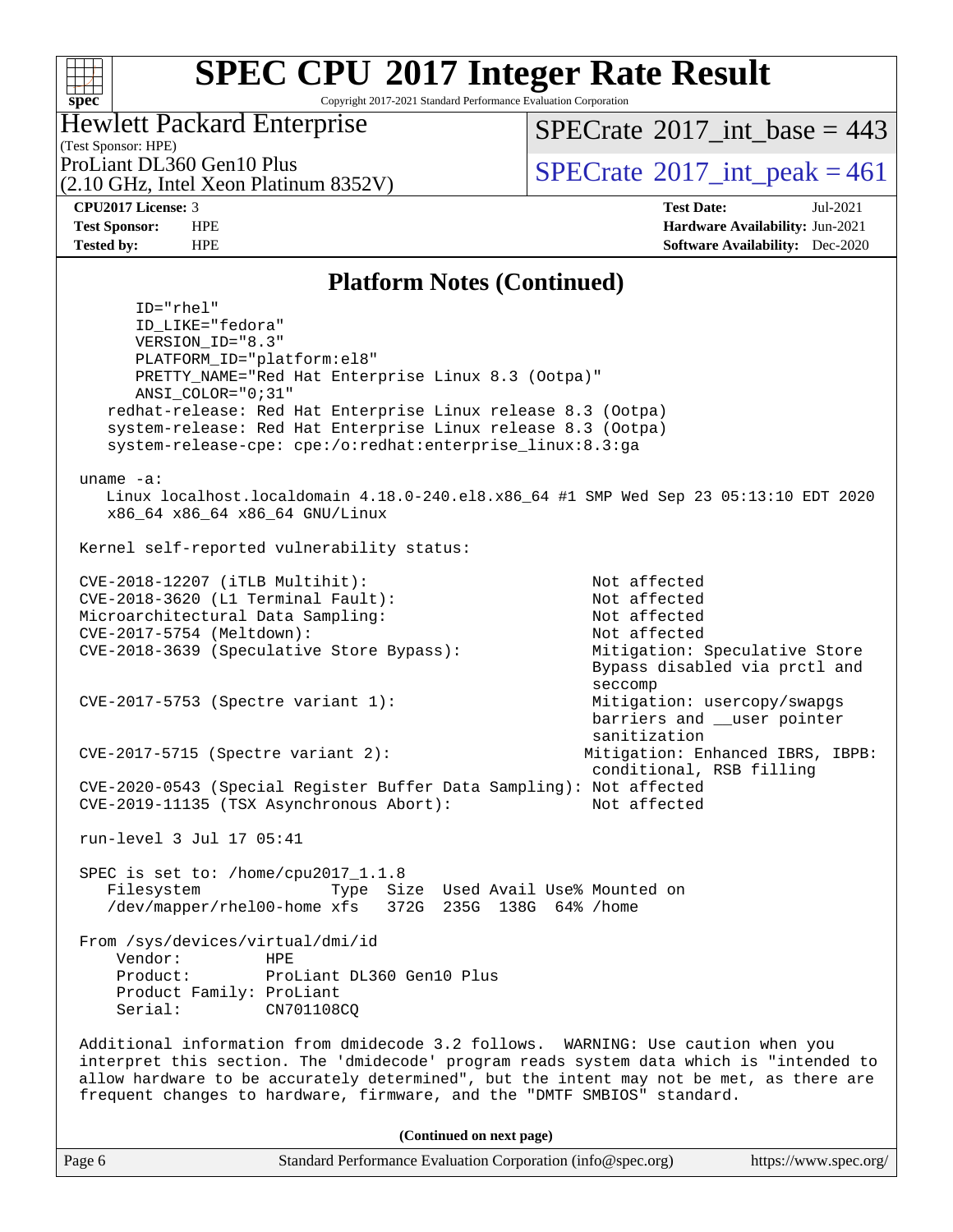

Copyright 2017-2021 Standard Performance Evaluation Corporation

#### (Test Sponsor: HPE) Hewlett Packard Enterprise

(2.10 GHz, Intel Xeon Platinum 8352V)

 $SPECrate$ <sup>®</sup>[2017\\_int\\_base =](http://www.spec.org/auto/cpu2017/Docs/result-fields.html#SPECrate2017intbase) 443

ProLiant DL360 Gen10 Plus  $\begin{array}{c} | \text{SPECrate} @ 2017\_int\_peak = 461 \end{array}$  $\begin{array}{c} | \text{SPECrate} @ 2017\_int\_peak = 461 \end{array}$  $\begin{array}{c} | \text{SPECrate} @ 2017\_int\_peak = 461 \end{array}$ 

**[CPU2017 License:](http://www.spec.org/auto/cpu2017/Docs/result-fields.html#CPU2017License)** 3 **[Test Date:](http://www.spec.org/auto/cpu2017/Docs/result-fields.html#TestDate)** Jul-2021 **[Test Sponsor:](http://www.spec.org/auto/cpu2017/Docs/result-fields.html#TestSponsor)** HPE **[Hardware Availability:](http://www.spec.org/auto/cpu2017/Docs/result-fields.html#HardwareAvailability)** Jun-2021 **[Tested by:](http://www.spec.org/auto/cpu2017/Docs/result-fields.html#Testedby)** HPE **[Software Availability:](http://www.spec.org/auto/cpu2017/Docs/result-fields.html#SoftwareAvailability)** Dec-2020

#### **[Platform Notes \(Continued\)](http://www.spec.org/auto/cpu2017/Docs/result-fields.html#PlatformNotes)**

 Memory: 32x Micron 36ASF8G72PZ-3G2B2 64 GB 2 rank 3200, configured at 2933

BIOS:

 BIOS Vendor: HPE BIOS Version: U46 BIOS Date: 05/16/2021 BIOS Revision: 1.42 Firmware Revision: 2.42

(End of data from sysinfo program)

#### **[Compiler Version Notes](http://www.spec.org/auto/cpu2017/Docs/result-fields.html#CompilerVersionNotes)**

| $\mathbf C$ and $\mathbf C$ and $\mathbf C$ and $\mathbf C$ and $\mathbf C$ and $\mathbf C$ | =================================<br>  500.perlbench_r(peak)                                                               |
|---------------------------------------------------------------------------------------------|----------------------------------------------------------------------------------------------------------------------------|
|                                                                                             |                                                                                                                            |
|                                                                                             | $Intel(R)$ C Intel(R) 64 Compiler Classic for applications running on Intel(R)<br>64, Version 2021.1 Build 20201112_000000 |
|                                                                                             | Copyright (C) 1985-2020 Intel Corporation. All rights reserved.<br>___________________________________                     |
|                                                                                             |                                                                                                                            |
| C                                                                                           | 502. $qcc r (peak)$                                                                                                        |
|                                                                                             | Intel(R) oneAPI DPC++/C++ Compiler for applications running on IA-32, Version<br>2021.1 Build 20201113                     |
|                                                                                             | Copyright (C) 1985-2020 Intel Corporation. All rights reserved.                                                            |
|                                                                                             |                                                                                                                            |
| $\mathcal{C}$                                                                               | 500.perlbench_r(base) 502.gcc_r(base) 505.mcf_r(base, peak)                                                                |
|                                                                                             | 525.x264_r(base, peak) 557.xz_r(base, peak)                                                                                |
|                                                                                             | Intel(R) oneAPI DPC++/C++ Compiler for applications running on Intel(R) $64$ ,<br>Version 2021.1 Build 20201113            |
|                                                                                             | Copyright (C) 1985-2020 Intel Corporation. All rights reserved.                                                            |
|                                                                                             |                                                                                                                            |
|                                                                                             | $\text{C}$   500.perlbench_r(peak)                                                                                         |
|                                                                                             |                                                                                                                            |
|                                                                                             | Intel(R) C Intel(R) 64 Compiler Classic for applications running on Intel(R)<br>64, Version 2021.1 Build 20201112_000000   |
|                                                                                             | Copyright (C) 1985-2020 Intel Corporation. All rights reserved.                                                            |
|                                                                                             |                                                                                                                            |
|                                                                                             | (Continued on next page)                                                                                                   |
| Page 7                                                                                      | Standard Performance Evaluation Corporation (info@spec.org)<br>https://www.spec.org/                                       |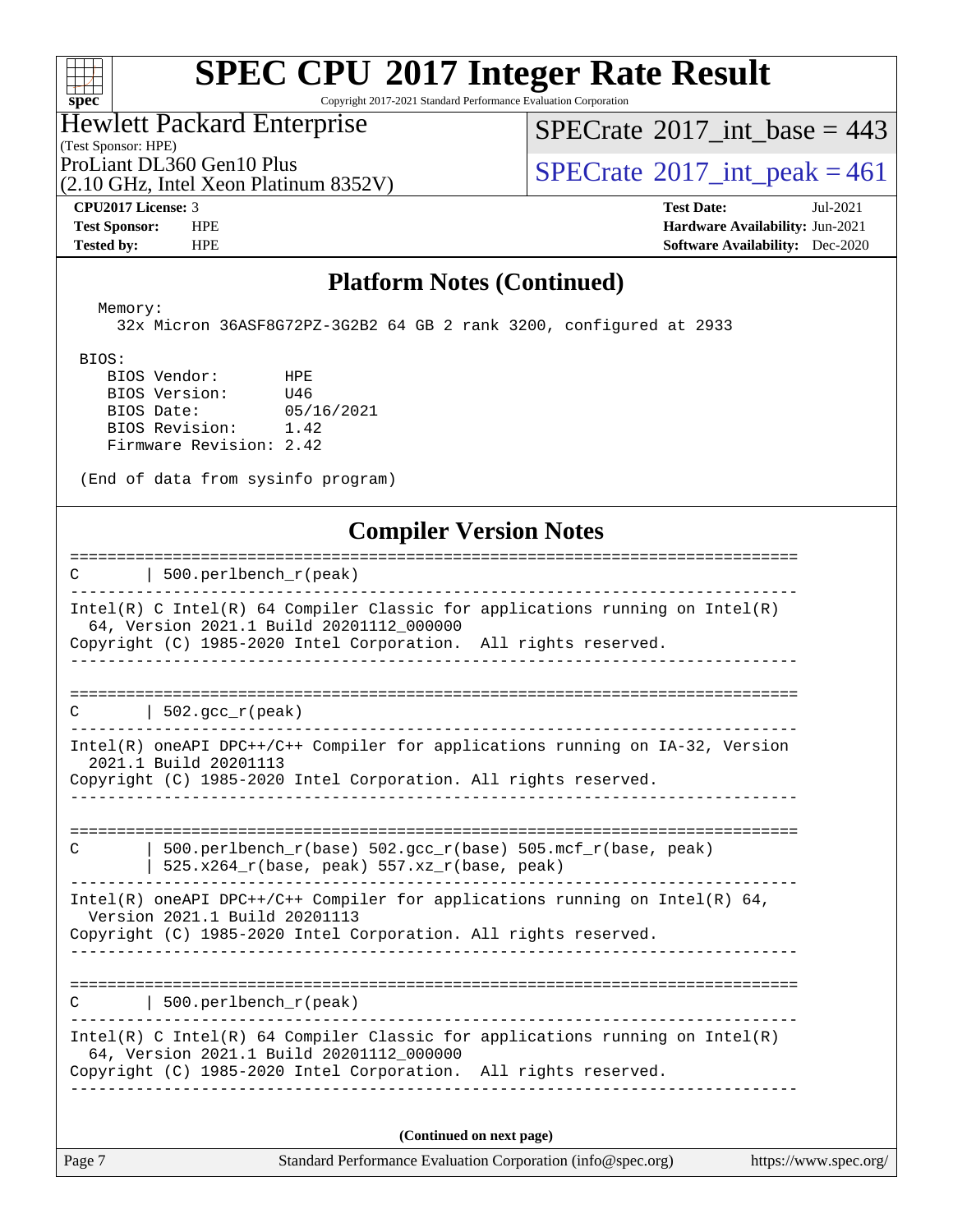

Copyright 2017-2021 Standard Performance Evaluation Corporation

(Test Sponsor: HPE) Hewlett Packard Enterprise

 $SPECrate$ <sup>®</sup>[2017\\_int\\_base =](http://www.spec.org/auto/cpu2017/Docs/result-fields.html#SPECrate2017intbase) 443

(2.10 GHz, Intel Xeon Platinum 8352V)

ProLiant DL360 Gen10 Plus<br>  $(2.10 \text{ GHz})$  Intel Xeon Platinum 8352V) [SPECrate](http://www.spec.org/auto/cpu2017/Docs/result-fields.html#SPECrate2017intpeak)®[2017\\_int\\_peak = 4](http://www.spec.org/auto/cpu2017/Docs/result-fields.html#SPECrate2017intpeak)61

**[CPU2017 License:](http://www.spec.org/auto/cpu2017/Docs/result-fields.html#CPU2017License)** 3 **[Test Date:](http://www.spec.org/auto/cpu2017/Docs/result-fields.html#TestDate)** Jul-2021 **[Test Sponsor:](http://www.spec.org/auto/cpu2017/Docs/result-fields.html#TestSponsor)** HPE **[Hardware Availability:](http://www.spec.org/auto/cpu2017/Docs/result-fields.html#HardwareAvailability)** Jun-2021 **[Tested by:](http://www.spec.org/auto/cpu2017/Docs/result-fields.html#Testedby)** HPE **[Software Availability:](http://www.spec.org/auto/cpu2017/Docs/result-fields.html#SoftwareAvailability)** Dec-2020

#### **[Compiler Version Notes \(Continued\)](http://www.spec.org/auto/cpu2017/Docs/result-fields.html#CompilerVersionNotes)**

| 502.gcc_r(peak)<br>C                                                                                                                                                                        |
|---------------------------------------------------------------------------------------------------------------------------------------------------------------------------------------------|
| Intel(R) oneAPI DPC++/C++ Compiler for applications running on IA-32, Version<br>2021.1 Build 20201113<br>Copyright (C) 1985-2020 Intel Corporation. All rights reserved.                   |
|                                                                                                                                                                                             |
| 500.perlbench_r(base) 502.gcc_r(base) 505.mcf_r(base, peak)<br>C<br>$525.x264_r(base, peak) 557.xz_r(base, peak)$                                                                           |
| $Intel(R)$ oneAPI DPC++/C++ Compiler for applications running on Intel(R) 64,<br>Version 2021.1 Build 20201113<br>Copyright (C) 1985-2020 Intel Corporation. All rights reserved.           |
| 500.perlbench_r(peak)<br>C                                                                                                                                                                  |
| Intel(R) C Intel(R) 64 Compiler Classic for applications running on Intel(R)<br>64, Version 2021.1 Build 20201112_000000<br>Copyright (C) 1985-2020 Intel Corporation. All rights reserved. |
| $  502.\text{gcc_r(peak)}$                                                                                                                                                                  |
| С<br>Intel(R) oneAPI DPC++/C++ Compiler for applications running on IA-32, Version<br>2021.1 Build 20201113<br>Copyright (C) 1985-2020 Intel Corporation. All rights reserved.              |
| 500.perlbench_r(base) 502.gcc_r(base) 505.mcf_r(base, peak)<br>C<br>525.x264_r(base, peak) 557.xz_r(base, peak)                                                                             |
| $Intel(R)$ oneAPI DPC++/C++ Compiler for applications running on Intel(R) 64,<br>Version 2021.1 Build 20201113<br>Copyright (C) 1985-2020 Intel Corporation. All rights reserved.           |
| 520.omnetpp_r(base, peak) 523.xalancbmk_r(base, peak)<br>$C++$<br>531.deepsjeng_r(base, peak) 541.leela_r(base, peak)                                                                       |
| (Continued on next page)                                                                                                                                                                    |
| Page 8<br>Standard Performance Evaluation Corporation (info@spec.org)<br>https://www.spec.org/                                                                                              |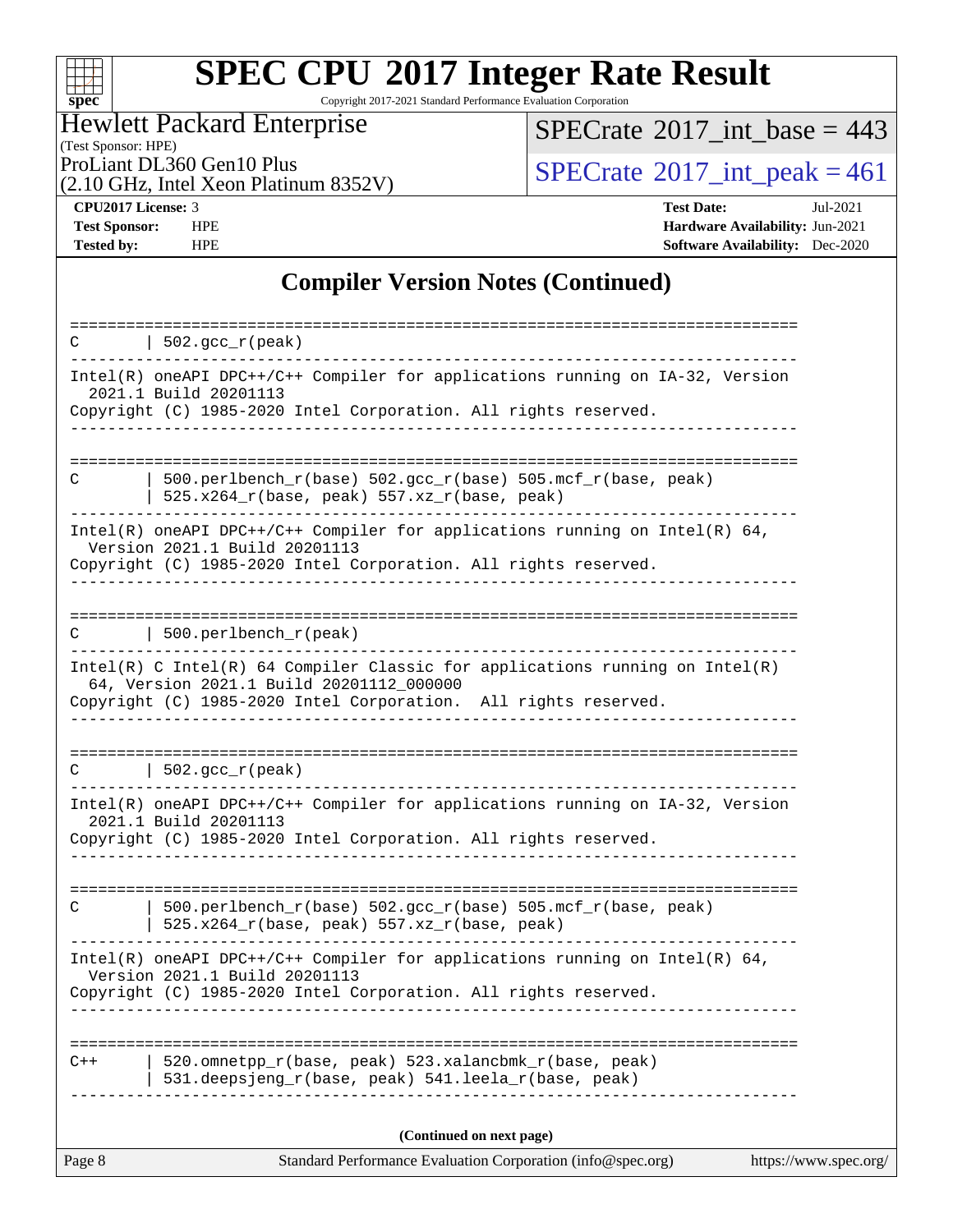

Copyright 2017-2021 Standard Performance Evaluation Corporation

### Hewlett Packard Enterprise

(Test Sponsor: HPE)

 $SPECTate$ <sup>®</sup>[2017\\_int\\_base =](http://www.spec.org/auto/cpu2017/Docs/result-fields.html#SPECrate2017intbase) 443

(2.10 GHz, Intel Xeon Platinum 8352V)

ProLiant DL360 Gen10 Plus  $\begin{array}{c} | \text{SPECrate} \textcirc 2017\_int\_peak = 461 \end{array}$  $\begin{array}{c} | \text{SPECrate} \textcirc 2017\_int\_peak = 461 \end{array}$  $\begin{array}{c} | \text{SPECrate} \textcirc 2017\_int\_peak = 461 \end{array}$ 

**[CPU2017 License:](http://www.spec.org/auto/cpu2017/Docs/result-fields.html#CPU2017License)** 3 **[Test Date:](http://www.spec.org/auto/cpu2017/Docs/result-fields.html#TestDate)** Jul-2021 **[Test Sponsor:](http://www.spec.org/auto/cpu2017/Docs/result-fields.html#TestSponsor)** HPE **[Hardware Availability:](http://www.spec.org/auto/cpu2017/Docs/result-fields.html#HardwareAvailability)** Jun-2021 **[Tested by:](http://www.spec.org/auto/cpu2017/Docs/result-fields.html#Testedby)** HPE **[Software Availability:](http://www.spec.org/auto/cpu2017/Docs/result-fields.html#SoftwareAvailability)** Dec-2020

#### **[Compiler Version Notes \(Continued\)](http://www.spec.org/auto/cpu2017/Docs/result-fields.html#CompilerVersionNotes)**

| Intel(R) oneAPI DPC++/C++ Compiler for applications running on Intel(R) $64$ ,<br>Version 2021.1 Build 20201113<br>Copyright (C) 1985-2020 Intel Corporation. All rights reserved. |
|------------------------------------------------------------------------------------------------------------------------------------------------------------------------------------|
| Fortran   548. exchange $2r(base, peak)$                                                                                                                                           |
| Intel(R) Fortran Intel(R) $64$ Compiler Classic for applications running on<br>Intel(R) 64, Version 2021.1 Build 20201112 000000                                                   |

Copyright (C) 1985-2020 Intel Corporation. All rights reserved.

------------------------------------------------------------------------------

### **[Base Compiler Invocation](http://www.spec.org/auto/cpu2017/Docs/result-fields.html#BaseCompilerInvocation)**

[C benchmarks](http://www.spec.org/auto/cpu2017/Docs/result-fields.html#Cbenchmarks): [icx](http://www.spec.org/cpu2017/results/res2021q3/cpu2017-20210802-28523.flags.html#user_CCbase_intel_icx_fe2d28d19ae2a5db7c42fe0f2a2aed77cb715edd4aeb23434404a8be6683fe239869bb6ca8154ca98265c2e3b9226a719a0efe2953a4a7018c379b7010ccf087)

[C++ benchmarks:](http://www.spec.org/auto/cpu2017/Docs/result-fields.html#CXXbenchmarks) [icpx](http://www.spec.org/cpu2017/results/res2021q3/cpu2017-20210802-28523.flags.html#user_CXXbase_intel_icpx_1e918ed14c436bf4b9b7c8bcdd51d4539fc71b3df010bd1e9f8732d9c34c2b2914e48204a846820f3c0ebb4095dea797a5c30b458ac0b6dffac65d78f781f5ca)

[Fortran benchmarks](http://www.spec.org/auto/cpu2017/Docs/result-fields.html#Fortranbenchmarks): [ifort](http://www.spec.org/cpu2017/results/res2021q3/cpu2017-20210802-28523.flags.html#user_FCbase_intel_ifort_8111460550e3ca792625aed983ce982f94888b8b503583aa7ba2b8303487b4d8a21a13e7191a45c5fd58ff318f48f9492884d4413fa793fd88dd292cad7027ca)

## **[Base Portability Flags](http://www.spec.org/auto/cpu2017/Docs/result-fields.html#BasePortabilityFlags)**

 500.perlbench\_r: [-DSPEC\\_LP64](http://www.spec.org/cpu2017/results/res2021q3/cpu2017-20210802-28523.flags.html#b500.perlbench_r_basePORTABILITY_DSPEC_LP64) [-DSPEC\\_LINUX\\_X64](http://www.spec.org/cpu2017/results/res2021q3/cpu2017-20210802-28523.flags.html#b500.perlbench_r_baseCPORTABILITY_DSPEC_LINUX_X64) 502.gcc\_r: [-DSPEC\\_LP64](http://www.spec.org/cpu2017/results/res2021q3/cpu2017-20210802-28523.flags.html#suite_basePORTABILITY502_gcc_r_DSPEC_LP64) 505.mcf\_r: [-DSPEC\\_LP64](http://www.spec.org/cpu2017/results/res2021q3/cpu2017-20210802-28523.flags.html#suite_basePORTABILITY505_mcf_r_DSPEC_LP64) 520.omnetpp\_r: [-DSPEC\\_LP64](http://www.spec.org/cpu2017/results/res2021q3/cpu2017-20210802-28523.flags.html#suite_basePORTABILITY520_omnetpp_r_DSPEC_LP64) 523.xalancbmk\_r: [-DSPEC\\_LP64](http://www.spec.org/cpu2017/results/res2021q3/cpu2017-20210802-28523.flags.html#suite_basePORTABILITY523_xalancbmk_r_DSPEC_LP64) [-DSPEC\\_LINUX](http://www.spec.org/cpu2017/results/res2021q3/cpu2017-20210802-28523.flags.html#b523.xalancbmk_r_baseCXXPORTABILITY_DSPEC_LINUX) 525.x264\_r: [-DSPEC\\_LP64](http://www.spec.org/cpu2017/results/res2021q3/cpu2017-20210802-28523.flags.html#suite_basePORTABILITY525_x264_r_DSPEC_LP64) 531.deepsjeng\_r: [-DSPEC\\_LP64](http://www.spec.org/cpu2017/results/res2021q3/cpu2017-20210802-28523.flags.html#suite_basePORTABILITY531_deepsjeng_r_DSPEC_LP64) 541.leela\_r: [-DSPEC\\_LP64](http://www.spec.org/cpu2017/results/res2021q3/cpu2017-20210802-28523.flags.html#suite_basePORTABILITY541_leela_r_DSPEC_LP64) 548.exchange2\_r: [-DSPEC\\_LP64](http://www.spec.org/cpu2017/results/res2021q3/cpu2017-20210802-28523.flags.html#suite_basePORTABILITY548_exchange2_r_DSPEC_LP64) 557.xz\_r: [-DSPEC\\_LP64](http://www.spec.org/cpu2017/results/res2021q3/cpu2017-20210802-28523.flags.html#suite_basePORTABILITY557_xz_r_DSPEC_LP64)

## **[Base Optimization Flags](http://www.spec.org/auto/cpu2017/Docs/result-fields.html#BaseOptimizationFlags)**

[C benchmarks](http://www.spec.org/auto/cpu2017/Docs/result-fields.html#Cbenchmarks):

[-w](http://www.spec.org/cpu2017/results/res2021q3/cpu2017-20210802-28523.flags.html#user_CCbase_supress_warning_66fb2c4e5c1dd10f38bdd29623979399e5ae75ae6e5453792d82ef66afed381df4a8602f92cac8d2ea0fffa7b93b4b1ccb9ecad4af01c9b2fe338b2082ae3859) [-std=c11](http://www.spec.org/cpu2017/results/res2021q3/cpu2017-20210802-28523.flags.html#user_CCbase_std-icc-std_0e1c27790398a4642dfca32ffe6c27b5796f9c2d2676156f2e42c9c44eaad0c049b1cdb667a270c34d979996257aeb8fc440bfb01818dbc9357bd9d174cb8524) [-m64](http://www.spec.org/cpu2017/results/res2021q3/cpu2017-20210802-28523.flags.html#user_CCbase_m64-icc) [-Wl,-z,muldefs](http://www.spec.org/cpu2017/results/res2021q3/cpu2017-20210802-28523.flags.html#user_CCbase_link_force_multiple1_b4cbdb97b34bdee9ceefcfe54f4c8ea74255f0b02a4b23e853cdb0e18eb4525ac79b5a88067c842dd0ee6996c24547a27a4b99331201badda8798ef8a743f577) [-xCORE-AVX512](http://www.spec.org/cpu2017/results/res2021q3/cpu2017-20210802-28523.flags.html#user_CCbase_f-xCORE-AVX512) [-O3](http://www.spec.org/cpu2017/results/res2021q3/cpu2017-20210802-28523.flags.html#user_CCbase_f-O3) [-ffast-math](http://www.spec.org/cpu2017/results/res2021q3/cpu2017-20210802-28523.flags.html#user_CCbase_f-ffast-math)

**(Continued on next page)**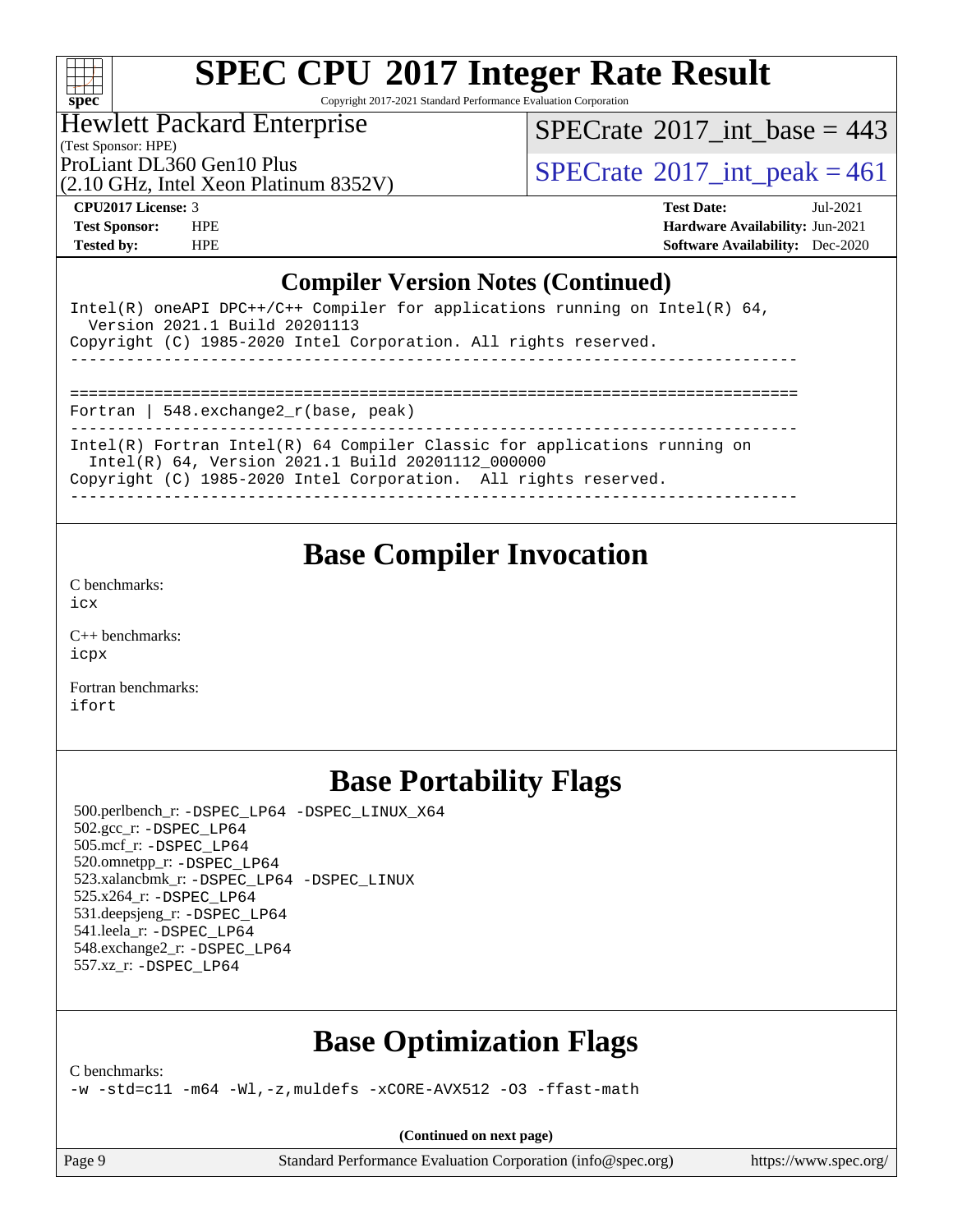

Copyright 2017-2021 Standard Performance Evaluation Corporation

#### Hewlett Packard Enterprise

 $SPECTate$ <sup>®</sup>[2017\\_int\\_base =](http://www.spec.org/auto/cpu2017/Docs/result-fields.html#SPECrate2017intbase) 443

(Test Sponsor: HPE)

(2.10 GHz, Intel Xeon Platinum 8352V)

ProLiant DL360 Gen10 Plus  $\text{SPECrate}^{\circ}2017\_int\_peak = 461$  $\text{SPECrate}^{\circ}2017\_int\_peak = 461$  $\text{SPECrate}^{\circ}2017\_int\_peak = 461$ 

**[CPU2017 License:](http://www.spec.org/auto/cpu2017/Docs/result-fields.html#CPU2017License)** 3 **[Test Date:](http://www.spec.org/auto/cpu2017/Docs/result-fields.html#TestDate)** Jul-2021 **[Test Sponsor:](http://www.spec.org/auto/cpu2017/Docs/result-fields.html#TestSponsor)** HPE **[Hardware Availability:](http://www.spec.org/auto/cpu2017/Docs/result-fields.html#HardwareAvailability)** Jun-2021 **[Tested by:](http://www.spec.org/auto/cpu2017/Docs/result-fields.html#Testedby)** HPE **[Software Availability:](http://www.spec.org/auto/cpu2017/Docs/result-fields.html#SoftwareAvailability)** Dec-2020

## **[Base Optimization Flags \(Continued\)](http://www.spec.org/auto/cpu2017/Docs/result-fields.html#BaseOptimizationFlags)**

[C benchmarks](http://www.spec.org/auto/cpu2017/Docs/result-fields.html#Cbenchmarks) (continued):

```
-flto -mfpmath=sse -funroll-loops -qopt-mem-layout-trans=4
-mbranches-within-32B-boundaries
-L/opt/intel/oneapi/compiler/2021.1.1/linux/compiler/lib/intel64_lin
-lqkmalloc
C++ benchmarks: 
-w -m64 -Wl,-z,muldefs -xCORE-AVX512 -O3 -ffast-math -flto
-mfpmath=sse -funroll-loops -qopt-mem-layout-trans=4
-mbranches-within-32B-boundaries
-L/opt/intel/oneapi/compiler/2021.1.1/linux/compiler/lib/intel64_lin
-lqkmalloc
Fortran benchmarks: 
-w -m64 -Wl,-z,muldefs -xCORE-AVX512 -O3 -ipo -no-prec-div
-qopt-mem-layout-trans=4 -nostandard-realloc-lhs -align array32byte
-auto -mbranches-within-32B-boundaries
-L/opt/intel/oneapi/compiler/2021.1.1/linux/compiler/lib/intel64_lin
-lqkmalloc
```
### **[Peak Compiler Invocation](http://www.spec.org/auto/cpu2017/Docs/result-fields.html#PeakCompilerInvocation)**

[C benchmarks \(except as noted below\)](http://www.spec.org/auto/cpu2017/Docs/result-fields.html#Cbenchmarksexceptasnotedbelow): [icx](http://www.spec.org/cpu2017/results/res2021q3/cpu2017-20210802-28523.flags.html#user_CCpeak_intel_icx_fe2d28d19ae2a5db7c42fe0f2a2aed77cb715edd4aeb23434404a8be6683fe239869bb6ca8154ca98265c2e3b9226a719a0efe2953a4a7018c379b7010ccf087)

500.perlbench\_r: [icc](http://www.spec.org/cpu2017/results/res2021q3/cpu2017-20210802-28523.flags.html#user_peakCCLD500_perlbench_r_intel_icc_66fc1ee009f7361af1fbd72ca7dcefbb700085f36577c54f309893dd4ec40d12360134090235512931783d35fd58c0460139e722d5067c5574d8eaf2b3e37e92)

[C++ benchmarks:](http://www.spec.org/auto/cpu2017/Docs/result-fields.html#CXXbenchmarks) [icpx](http://www.spec.org/cpu2017/results/res2021q3/cpu2017-20210802-28523.flags.html#user_CXXpeak_intel_icpx_1e918ed14c436bf4b9b7c8bcdd51d4539fc71b3df010bd1e9f8732d9c34c2b2914e48204a846820f3c0ebb4095dea797a5c30b458ac0b6dffac65d78f781f5ca)

[Fortran benchmarks](http://www.spec.org/auto/cpu2017/Docs/result-fields.html#Fortranbenchmarks): [ifort](http://www.spec.org/cpu2017/results/res2021q3/cpu2017-20210802-28523.flags.html#user_FCpeak_intel_ifort_8111460550e3ca792625aed983ce982f94888b8b503583aa7ba2b8303487b4d8a21a13e7191a45c5fd58ff318f48f9492884d4413fa793fd88dd292cad7027ca)

## **[Peak Portability Flags](http://www.spec.org/auto/cpu2017/Docs/result-fields.html#PeakPortabilityFlags)**

 500.perlbench\_r: [-DSPEC\\_LP64](http://www.spec.org/cpu2017/results/res2021q3/cpu2017-20210802-28523.flags.html#b500.perlbench_r_peakPORTABILITY_DSPEC_LP64) [-DSPEC\\_LINUX\\_X64](http://www.spec.org/cpu2017/results/res2021q3/cpu2017-20210802-28523.flags.html#b500.perlbench_r_peakCPORTABILITY_DSPEC_LINUX_X64) 502.gcc\_r: [-D\\_FILE\\_OFFSET\\_BITS=64](http://www.spec.org/cpu2017/results/res2021q3/cpu2017-20210802-28523.flags.html#user_peakPORTABILITY502_gcc_r_file_offset_bits_64_5ae949a99b284ddf4e95728d47cb0843d81b2eb0e18bdfe74bbf0f61d0b064f4bda2f10ea5eb90e1dcab0e84dbc592acfc5018bc955c18609f94ddb8d550002c) 505.mcf\_r: [-DSPEC\\_LP64](http://www.spec.org/cpu2017/results/res2021q3/cpu2017-20210802-28523.flags.html#suite_peakPORTABILITY505_mcf_r_DSPEC_LP64) 520.omnetpp\_r: [-DSPEC\\_LP64](http://www.spec.org/cpu2017/results/res2021q3/cpu2017-20210802-28523.flags.html#suite_peakPORTABILITY520_omnetpp_r_DSPEC_LP64) 523.xalancbmk\_r: [-DSPEC\\_LP64](http://www.spec.org/cpu2017/results/res2021q3/cpu2017-20210802-28523.flags.html#suite_peakPORTABILITY523_xalancbmk_r_DSPEC_LP64) [-DSPEC\\_LINUX](http://www.spec.org/cpu2017/results/res2021q3/cpu2017-20210802-28523.flags.html#b523.xalancbmk_r_peakCXXPORTABILITY_DSPEC_LINUX) 525.x264\_r: [-DSPEC\\_LP64](http://www.spec.org/cpu2017/results/res2021q3/cpu2017-20210802-28523.flags.html#suite_peakPORTABILITY525_x264_r_DSPEC_LP64)

**(Continued on next page)**

Page 10 Standard Performance Evaluation Corporation [\(info@spec.org\)](mailto:info@spec.org) <https://www.spec.org/>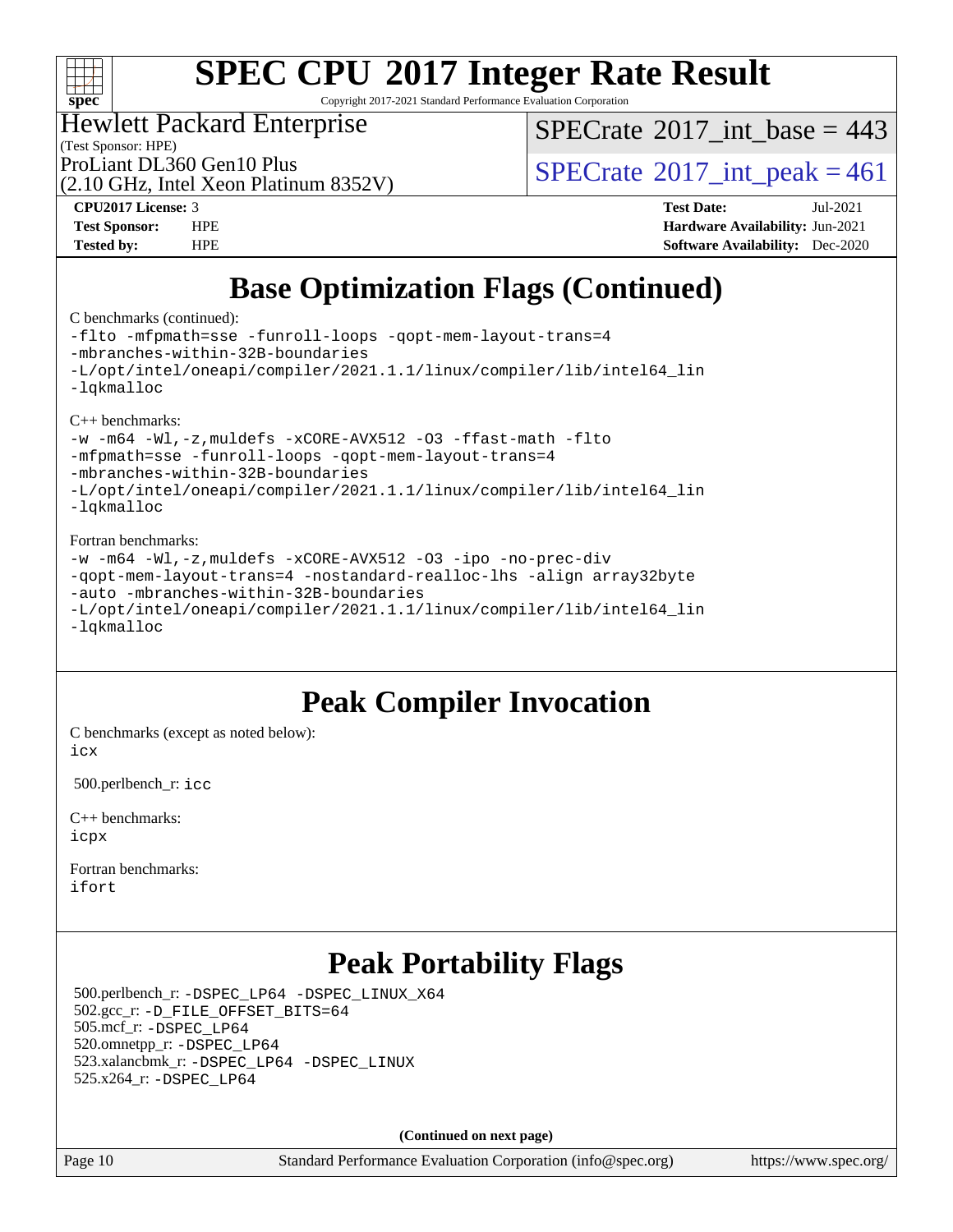

Copyright 2017-2021 Standard Performance Evaluation Corporation

(Test Sponsor: HPE) Hewlett Packard Enterprise

 $SPECTate$ <sup>®</sup>[2017\\_int\\_base =](http://www.spec.org/auto/cpu2017/Docs/result-fields.html#SPECrate2017intbase) 443

(2.10 GHz, Intel Xeon Platinum 8352V)

ProLiant DL360 Gen10 Plus  $\vert$  [SPECrate](http://www.spec.org/auto/cpu2017/Docs/result-fields.html#SPECrate2017intpeak) [2017\\_int\\_peak = 4](http://www.spec.org/auto/cpu2017/Docs/result-fields.html#SPECrate2017intpeak)61

**[CPU2017 License:](http://www.spec.org/auto/cpu2017/Docs/result-fields.html#CPU2017License)** 3 **[Test Date:](http://www.spec.org/auto/cpu2017/Docs/result-fields.html#TestDate)** Jul-2021 **[Test Sponsor:](http://www.spec.org/auto/cpu2017/Docs/result-fields.html#TestSponsor)** HPE **[Hardware Availability:](http://www.spec.org/auto/cpu2017/Docs/result-fields.html#HardwareAvailability)** Jun-2021 **[Tested by:](http://www.spec.org/auto/cpu2017/Docs/result-fields.html#Testedby)** HPE **[Software Availability:](http://www.spec.org/auto/cpu2017/Docs/result-fields.html#SoftwareAvailability)** Dec-2020

## **[Peak Portability Flags \(Continued\)](http://www.spec.org/auto/cpu2017/Docs/result-fields.html#PeakPortabilityFlags)**

 531.deepsjeng\_r: [-DSPEC\\_LP64](http://www.spec.org/cpu2017/results/res2021q3/cpu2017-20210802-28523.flags.html#suite_peakPORTABILITY531_deepsjeng_r_DSPEC_LP64) 541.leela\_r: [-DSPEC\\_LP64](http://www.spec.org/cpu2017/results/res2021q3/cpu2017-20210802-28523.flags.html#suite_peakPORTABILITY541_leela_r_DSPEC_LP64) 548.exchange2\_r: [-DSPEC\\_LP64](http://www.spec.org/cpu2017/results/res2021q3/cpu2017-20210802-28523.flags.html#suite_peakPORTABILITY548_exchange2_r_DSPEC_LP64) 557.xz\_r: [-DSPEC\\_LP64](http://www.spec.org/cpu2017/results/res2021q3/cpu2017-20210802-28523.flags.html#suite_peakPORTABILITY557_xz_r_DSPEC_LP64)

## **[Peak Optimization Flags](http://www.spec.org/auto/cpu2017/Docs/result-fields.html#PeakOptimizationFlags)**

[C benchmarks](http://www.spec.org/auto/cpu2017/Docs/result-fields.html#Cbenchmarks):

```
(info@spec.org)https://www.spec.org/
  500.perlbench_r: -Wl,-z,muldefs -prof-gen(pass 1) -prof-use(pass 2)
-xCORE-AVX512 -ipo -O3 -no-prec-div
-qopt-mem-layout-trans=4 -fno-strict-overflow
-mbranches-within-32B-boundaries
-L/opt/intel/oneapi/compiler/2021.1.1/linux/compiler/lib/intel64_lin
-lqkmalloc
  502.gcc_r: -m32
-L/opt/intel/oneapi/compiler/2021.1.1/linux/compiler/lib/ia32_lin
-std=gnu89 -Wl,-z,muldefs -fprofile-generate(pass 1)
-fprofile-use=default.profdata(pass 2) -xCORE-AVX512 -flto
-Ofast(pass 1) -O3 -ffast-math -qopt-mem-layout-trans=4
-mbranches-within-32B-boundaries
-L/usr/local/jemalloc32-5.0.1/lib -ljemalloc
  505.mcf_r: basepeak = yes
  525.x264_r: -w -std=c11 -m64 -Wl,-z,muldefs -xCORE-AVX512 -flto
-O3 -ffast-math -qopt-mem-layout-trans=4 -fno-alias
-mbranches-within-32B-boundaries
-L/opt/intel/oneapi/compiler/2021.1.1/linux/compiler/lib/intel64_lin
-lqkmalloc
  557.xz_r: basepeak = yes
C++ benchmarks: 
  520.omnetpp_r: basepeak = yes
  523.xalancbmk_r: basepeak = yes
  531.deepsjeng_r: basepeak = yes
  541.leela_r: basepeak = yes
                                     (Continued on next page)
```